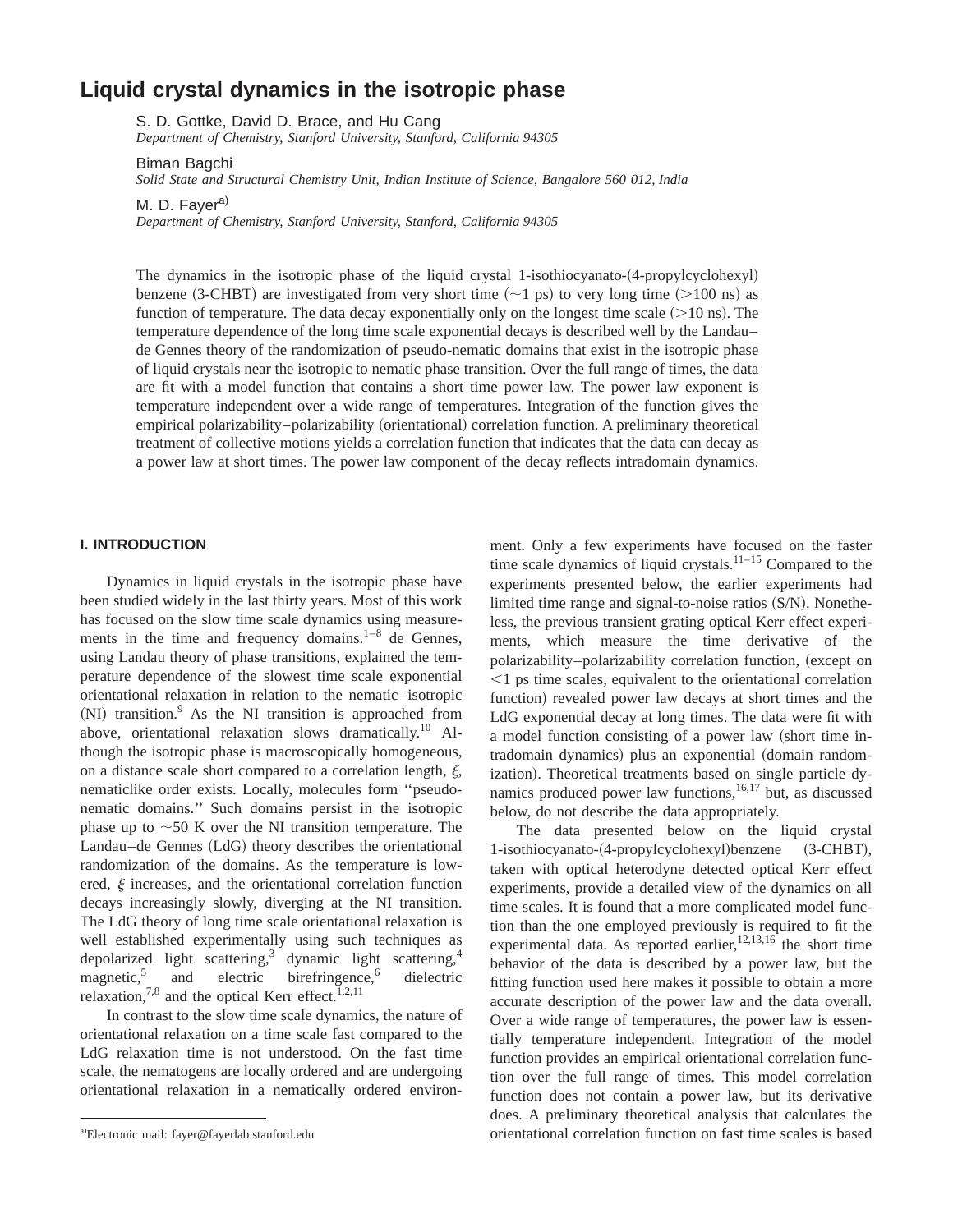on a description of the collective orientational relaxation. The theoretical correlation function is not a power law, but its derivative displays a power law like decay at short time.

# **II. EXPERIMENT**

Optical heterodyne-detected optical Kerr effect (OHD- $OKE$ ) spectroscopy<sup>18</sup> was used to measure the liquid crystal orientational relaxation. A pump pulse creates a timedependent optical anisotropy that is monitored via a heterodyne detected probe pulse with a variable time delay. The OHD-OKE experiment measures the system's impulse response function, which is the derivative of the polarizability-polarizability (orientational) correlation function.<sup>19–22</sup> The methods for the analysis of OHD-OKE data have been described in detail. $^{23}$  The Fourier transform of the OHD-OKE signal is directly related to data obtained from depolarized light scattering, $24$  but the time domain OHD-OKE experiment can provide better S/N over a broader range of times for experiments conducted on very fast to moderate time scales.

To observe the full range of liquid dynamics, at each temperature several sets of experiments were performed with different pulse lengths and delays. For times  $t < 30$  ns, a mode-locked 5 kHz Ti:Sapphire laser/regenerative amplifier system was used  $(\lambda = 800 \text{ nm}$  for both pump and probe). The pulse length was adjusted from 75 to 1 ps to improve S/N. The shortest pulses were used for times 100 fs to a few tens of ps. For longer times, a few ps to 600 ps, the pulses were lengthened to 1 ps. The longer pulses produce more signal for the longer time portions of the data. For intermediate times, the pulse compression was bypassed, and a 100 ps pulse was used with a long delay line to obtain times from 100 ps to 30 ns. For even longer times, a CW diode laser was used for probing, and a fast digitizer  $(2 \text{ ns per point})$  recorded the data. The scans taken over various time ranges always overlapped substantially permitting the data sets to be merged by adjusting only their relative amplitudes. Great care was taken, and innumerable tests were made, to assure that the data sets could be combined without error or ambiguity. Additional experimental details have been published recently.<sup>25</sup>

3-CHBT was purchased from Aldrich and used without further purification except filtration through a 0.2  $\mu$ m disc filter to reduce light scattering. The sample was sealed under vacuum in a 1 cm glass cuvette. The cuvette was held in a constant flow cryostat where the temperature was controlled to  $\pm 0.1$  K. Experiments were performed in the isotropic phase from 315 to 355 K.

## **III. RESULTS AND DISCUSSION**

Figure 1 is a data set taken at 317 K ( $T_{\text{NI}}$ =314.7 K) shown on a log–log scale. The data span the range of times from 1 ps to 200 ns, that is, over five decades. As discussed further below, at short time the decay is a power law. It then becomes more gradual at intermediate times of several nanoseconds, almost appearing as if the decay is approaching a plateau on the log plot. At still longer times, the decay is an



FIG. 1. Optical heterodyne detected optical Kerr effect data displaying the time dependence of orientational dynamics of the liquid crystal, 3-CHBT at 317 K on a log plot. The data span the time range 1 ps to 200 ns. At short time, the data decay as a power law. At long time, the data decay exponentially. Also shown is a fit to the data using Eq.  $(1)$ . The fit is very good over the broad time range. The residuals of the fit are shown in the inset.

exponential. The long time portion of the data is a single exponential decay (see below) as expected from the LdG theory.

The data can be divided into two time regimes, that is, the LdG relaxation time scale and times fast compared to the LdG relaxation time,  $\tau_{\text{LdG}}$ . The qualitative explanation for the two time regimes has been discussed previously.<sup>12</sup> The following is a brief explanation. In the isotropic phase, the macroscopic liquid has an order parameter,  $S=0$ , that is, macroscopically there is no orientational order. However, on a distance scale short compared to  $\xi$ , and on a time scale short compared to  $\tau_{\text{LdG}}$ , there is pseudo-nematic order, which can be characterized by a local order parameter,  $S_L$ , relative to a local director. When the pump pulse *E*-field is applied, the nematogens experience a torque that produces a slight alignment with the field. When the field is removed, the macroscopic system is left with  $S\neq 0$ . Field free evolution will reestablish  $S=0$ .

To understand the origin of the dynamical time scales, it is necessary to consider the problem microscopically. There are two contributions to the relaxation, intradomain relaxation and domain randomization (LdG relaxation). The *E*-field induces a small net alignment of the individual molecules. The molecular alignments change the local order parameter,  $S_L$ . Unlike *S*, which is a macroscopic parameter,  $S_L$ , is nonzero prior to the application of the optical field.  $S_L$ defines the local nematic structure relative to the local director assigned with a given pseudo-nematic domain. Initially,  $S_L = S_L^0$ . Immediately following the application of the field,  $S_L > S_L^0$ . (*S<sub>L</sub>* can also be  $\lt S_L^0$ , depending on the direction of the local director relative to the field direction.) The small alignment of the molecules with the field changes  $S_L$ , and it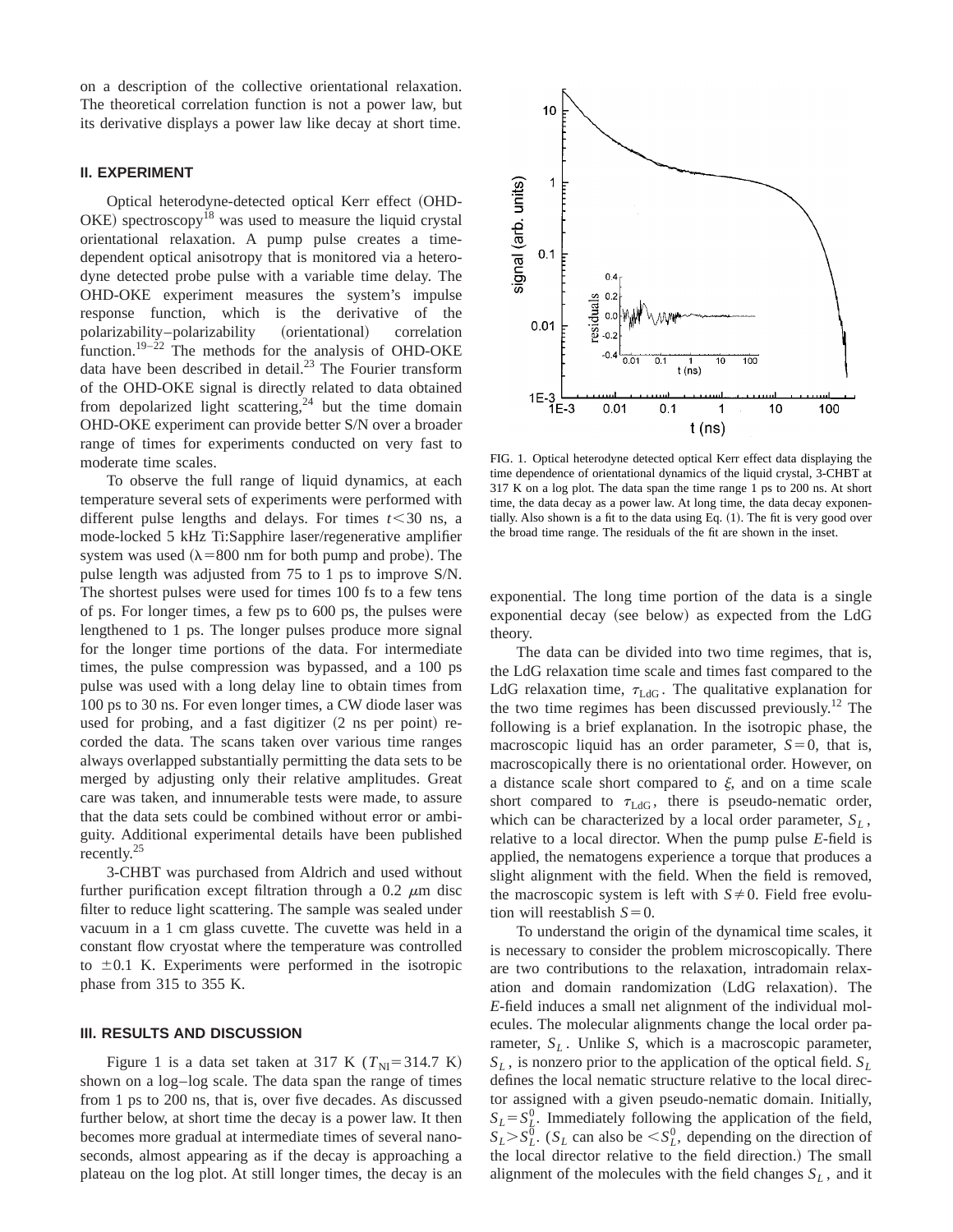also rotates the direction of the local director. Fast intradomain relaxation occurs, restoring the local order parameter to  $S_L^0$ . Relaxation of the perturbed local order back to  $S_L^0$  occurs on the fast time scales but leaves the ensemble of domain local directors still slightly aligned with the direction defined by the *E*-field. This long-lived anisotropy can only decay by randomization of the domains and is responsible for the long time decay described by LdG theory.

Also shown in Fig. 1 is a fit to the data using the model function

$$
f(t) = e^{-t/\tau} \left[ a + e^{-t/\gamma} \left( b + \left( \frac{t}{t_{\delta}} \right)^{-p} \right) \right].
$$
 (1)

The exponential multiplying the terms in square brackets is the long time decay, with  $\tau = \tau_{\text{LdG}}$  in the temperature range near the NI transition where LdG theory is applicable. The power law term, with *t* scaled by  $t_\delta$ , which sets the magnitude of the power law portion, describes the short time behavior (longer than  $\sim$ 1 ps). The additional exponential, with the decay constant  $\gamma$ , is necessary to obtain the flattening of the curve prior to the LdG decay. All of the terms inside the square brackets describe the intradomain, non-LdG, decay. The intradomain decay leaves a residual anisotropy of amplitude *a*, which then decays via the domain randomization with  $\tau_{\text{LdG}}$ . The fit to the 317 K data shown in Fig. 1 uses the parameters:  $\tau_{\text{LdG}}$ =36.8 ns,  $\gamma$ =9.55 ns,  $p=0.73$ ,  $a=1.006$ ,  $b=0.175$ ,  $t_{\delta}=0.035$  ns. Note that the function in Eq. (1) does an excellent job of describing the data over a wide range of times. The inset shows the residuals of the fit to the data. The function given in Eq.  $(1)$  works at all temperatures, and, as will be shown subsequently,  $2<sup>6</sup>$  it describes the data equally well for three different liquid crystals. The previous function used to describe the data, the simple sum of a power law and an exponential, does not accurately reproduce the intermediate time scale data (just prior to the LdG decay) nor does it properly describe the very long time behavior. It also contains a fundamental conceptual flaw. At sufficiently high temperature, the LdG decay becomes very fast. At even higher temperature, domains cease to exist, and the decay should become a single fast exponential. With a functional form that is the sum of a power law and an exponential (the function used in prior work<sup>12,13,16</sup>), making the exponential very fast leaves a long time decay that is a power law. This is contrary to observation. Even for the decays at moderate temperature, at sufficiently long time, the simple sum of a power law and an exponential leaves a long power law tail. The present data are good enough and go out far enough that comparison to the simple sum deviates from the data at long time. The function in Eq.  $(1)$  does not have these problems. The intradomain terms decay, leaving a residual anisotropy that decays exponentially. If the LdG decay becomes very fast, then the entire function decays exponentially.

Figure 2 displays the temperature dependent data on a log plot. The data sets have been offset vertically for clarity. The lowest temperature is the top curve, and each curve moving downward is at successively higher temperature. Note that the shortest time portions of each curve look identical. At long time, as the temperature is increased, the knee



FIG. 2. Temperature dependent data sets displayed on a log plot. The data sets have been offset for clarity of presentation. Starting with the top most curve, the temperatures for the data sets are 316.0, 317.0, 318.0, 319.1, 321.5, 323.0, 325.1, 327.0, 329.0, 333.1, 337.0, 344.0, and 354.0 K.

in the data (onset of the exponential decay) moves to shorter time. The shortest time portion of the data is a power law. Between the short power law and the long time exponential, in every data set is a region that appears to decay very gradually on the log plot.

Figure 3 displays the long time exponential decay time,  $\tau_{\text{LdG}}$ , as a function of temperature. The inset displays the long time portion of the data at 317 K on a semilog plot. A line is shown passing through the data. As can be seen in the inset, the long time portion of the data is described very well as an exponential decay. Using Eq.  $(1)$  to fit the data or fitting only the long time tail to an exponential gives identical results for  $\tau_{\text{LdG}}$ . The LdG theory predicts<sup>10</sup>

$$
\tau_{\text{LdG}} \propto \frac{V_{\text{eff}}^* \eta(T)}{k_B (T - T^*)^{\gamma}},\tag{2}
$$

where  $\eta(T)$  is the viscosity (see Table I for viscosity data), *T* is the temperature,  $T^*$  is the transition temperature, which is generally a degree or more below  $T_{\text{NI}}$ ,  $^{10}_{k}$  *k<sub>B</sub>* is the Boltzmann constant,  $V_{\text{eff}}^*$  is the effective volume.<sup>3,27</sup> The exponent  $\gamma$  has been shown to be  $1$ ,<sup>11</sup> indicating the validity of mean-field theory.<sup>10</sup> The curve through the data in Fig. 3 is obtained from Eq. (2) using  $V_{\text{eff}}^*$  as a scaling parameter.  $V_{\text{eff}}^*$  does not change the shape of the curve; it only sets the magnitude. *T*\* was found to be 312.5 K. Clearly, the long time behavior is described very well by LdG theory, as is expected.

To reveal the power law component of the data more clearly, using the fit with Eq.  $(1)$ , the contributions from the two exponentials can be removed. Figure 4 displays the power law portion of one data set (the data in Fig. 1). In the figure, the power law is shown from 3 ps to 2 ns. The power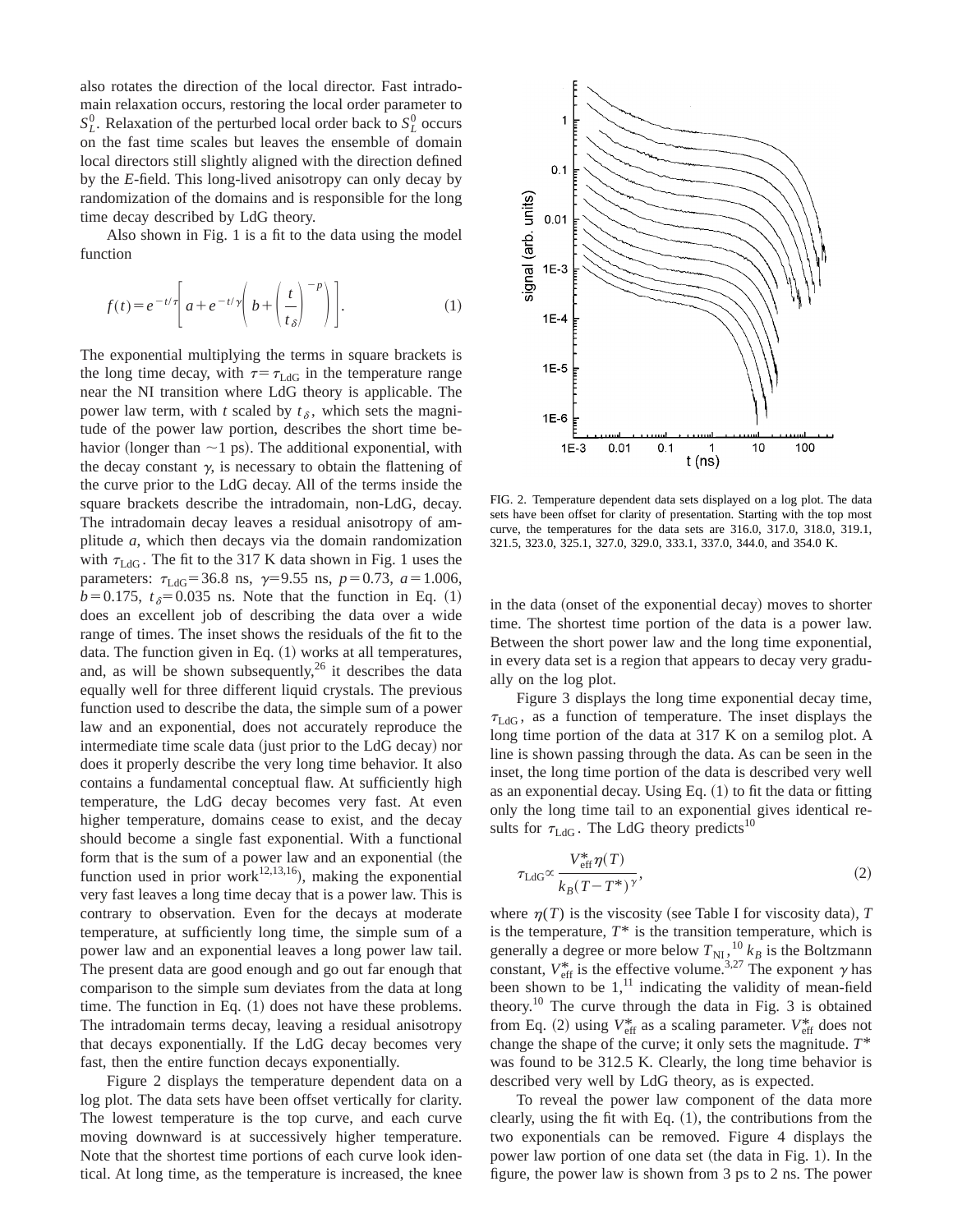



law exponent obtained from the fit and displayed in the plot is 0.73. Figure  $5(a)$  displays the power law exponent as a function of temperature for the range of temperatures studied. Within experimental error, the power law is temperature independent. The value of the exponent is  $0.75 \pm 0.03$ . In previous studies of liquid crystals, $^{12,13}$  the power law was also found to be temperature independent, but only at temperatures sufficiently close to the NI transition temperature. In the current study, and in studies of other liquid crystals that will be reported subsequently,<sup>26</sup> the power law is found

TABLE I. Temperature dependent viscosity.

| Temperature $(K)$ | Viscosity (cP) |
|-------------------|----------------|
| 318.15            | 9.67           |
| 320.25            | 9.21           |
| 322.65            | 8.53           |
| 325.65            | 7.79           |
| 329.15            | 7.12           |
| 333.65            | 6.49           |
| 338.15            | 5.75           |
| 341.65            | 5.24           |
| 344.65            | 4.93           |
| 348.65            | 4.53           |
| 351.65            | 4.23           |
| 355.15            | 4.02           |
| 358.15            | 3.82           |
| 361.65            | 3.52           |
| 364.65            | 3.41           |
| 367.35            | 3.11           |
| 370.65            | 3.01           |



FIG. 4. The short time portion of the 317 K data with the exponential contributions removed [see Eq.  $(1)$ ] on a log plot. The dashed line through the data shows that the decay is a power law from 3 ps to 2 ns.

to be essentially temperature independent to temperatures further above the NI transition temperature. The previous work did not account for the intermediate time portion of the curve, which may have a weak temperature dependence. The



FIG. 5. (a) The power law exponent,  $p$ , obtained from fits of the data to Eq.  $(1)$ , as a function of temperature. Within experimental error, the power law exponent is temperature independent,  $p=0.75\pm0.03$ . (b) The intermediate exponential decay constant  $\gamma$  as a function of temperature. Within experimental error,  $\gamma$  is either weakly temperature dependent or temperature independent.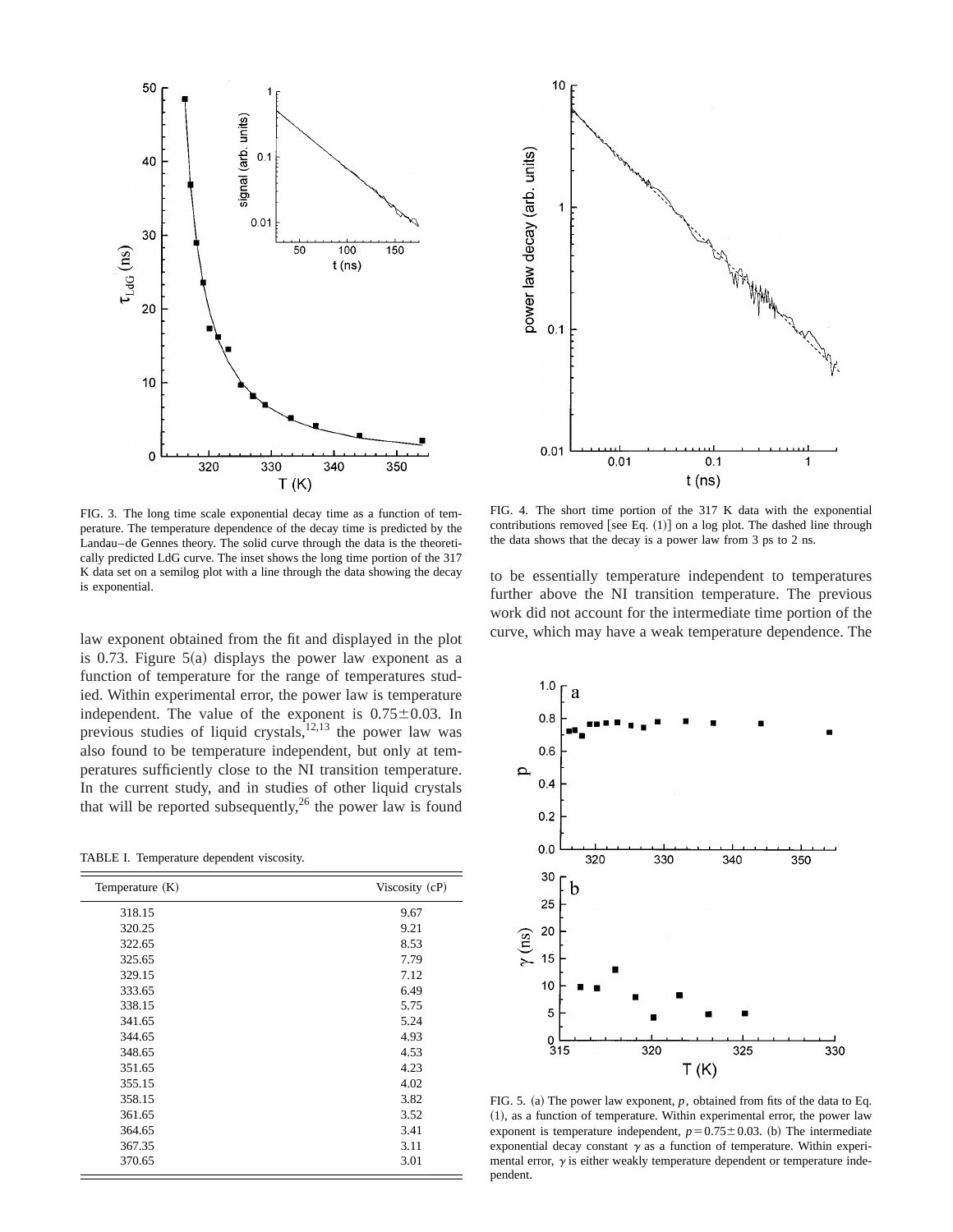decay constant,  $\gamma$ , for the intermediate time scale exponential is shown in Fig. 5(b). While  $\gamma$  is either temperature independent or very mildly temperature dependent,  $\tau_{\text{LdG}}$  is highly temperature dependent. For temperatures  $>325$  K, the two decay constants could no longer be distinguished because  $\tau_{\text{LdG}}$  and  $a$  *a*... In Eq. (1), multiplying through by the outer exponential,  $exp(-t/\tau)$ , gives three exponentials, two of which have a decay constant

$$
K = \frac{1}{\tau} + \frac{1}{\gamma}.
$$

At the higher temperatures,  $K=1/\tau$ .

One other study of 3-CHBT performed recently measured dielectric relaxation in the nematic and isotropic phases.28 Although the time resolution of these experiments is limited, and the temperature range in the isotropic phase extended to only 7 K above the nematic–isotropic phase transition, nevertheless, the data appear consistent with the results found here. Two relaxation times were measured to be faster than the Landau–de Gennes decay time. These could correspond to the intermediate and fast processes observed in the experiments presented here. Another study on a mixture of liquid crystals<sup>15</sup> also displayed two decay processes in addition to the Landau–de Gennes decay.

The model function for the decay given in Eq.  $(1)$  describes the data well. This function is related to the time derivative of the polarizability–polarizability correlation function. By integrating Eq.  $(1)$  and normalizing the function at  $t=0$ , an empirical correlation function is obtained, that is

$$
C(t) = \frac{a\,\tau e^{-t/\tau} + (b/K)e^{-Kt} + (1/t_\delta)^{-p}K^{p-1}\Gamma(1-p,Kt)}{a\,\tau + (b/K) + (1/t_\delta)^{-p}K^{p-1}\Gamma(1-p)},\tag{3}
$$

where *K* is defined above, and  $\Gamma(x)$  is the gamma function, and  $\Gamma(x, y)$  is one of the definitions of the incomplete gamma function $29$ 

$$
\Gamma(x,y) = \int_{y}^{\infty} e^{-s} s^{x-1} ds.
$$

All of the parameters in the expression for the power law are obtained from the fits to the experimental data. While the correlation function given in Eq.  $(3)$  is empirical, a correlation function derived theoretically from first principles will display the same time dependent behavior. Therefore, Eq.  $(3)$ is useful for comparison to theoretical calculations of the full correlation function.

# **IV. PRELIMINARY THEORY OF SHORT TIME**  $(\ll_{\tau_{\text{Ldg}}})$ **DECAY**

Previous theoretical examination of the short time behavior treated the problem calculating a single particle correlation function.<sup>16,17</sup> These calculations did yield power laws. However, the correlation functions were compared directly to the data; the required derivative was not taken. Once the derivative is taken, the calculated decays are much steeper than the data, that is, the power law exponent in the derivative function is too large. More important, the single particle correlation function should only apply at extremely short time. The time scales observed in the experiments reflect the collective dynamics of the local nematically ordered structures. Here we present a preliminary theory of the collective correlation function at short times, the derivative of which decays approximately as a power law on the fast time scale.

As the function measured in optical Kerr experiments is the time derivative of the total polarizability–polarizability time correlation function, the response is determined primarily by the time correlation function of the second rank spherical harmonics,  $Y_{2m}(\Omega_i(t))$ , where  $\Omega_i(t)$  is the orientation of *i*th nematogen at time  $t$ <sup>30</sup> Therefore, we define a collective function by  $31,32$ 

$$
Y_{2m}(k,t) = \sum e^{ikr_i(t)} Y_{2m}(\Omega_i(t)),
$$
\n(4)

where the sum is over all molecules in the system. We further define the orientational time correlation function  $C_{2m}(k,t)$  by the following relation:<sup>31,32</sup>

$$
C_{2m}(k,t) = \langle Y_{2m}(-k,0)Y_{2m}(k,t) \rangle, \tag{5}
$$

where the angular brackets denote an ensemble average. In Kerr experiments, we measure the collective, that is, the *k*  $=0$  limit of  $C_{2m}(k,t)$ . In the present work, we shall consider only the  $C_{20}(k,t)$  correlation function. It is convenient to work in the Laplace frequency plane where  $C_{20}(k, z)$  is defined by

$$
C_{20}(k,z) = \int_0^\infty dt \, e^{-zt} C_{20}(k,t). \tag{6}
$$

One can derive the following expression for  $C_{20}(k, z)$  from a general molecular hydrodynamic approach:<sup>32-34</sup>

$$
C_{20}(k, z) = \frac{C_{20}(k)}{z + \sum_{20}(k, z)},
$$
\n(7)

where the generalized diffusion coefficient,  $\Sigma_{20}(k, z)$ , is given  $bv^{34}$ 

$$
\sum_{20} (k, z) = \frac{6k_B T f_{220}(k)}{[z + \Gamma_R(k, z)]I} + \frac{k_B T k^2 f_{220}(k)}{[z + \Gamma_T(k, z)]m},
$$
(8)

where  $k_B T$  is Boltzmann constant times temperature, *I* is the moment of inertia, and *m* is the mass.  $\Gamma_R(k, z)$  and  $\Gamma_T(k, z)$ are the wave vector and frequency dependent rotational and translational memory kernels, respectively.  $f_{220}(k)$  is the dimensionless orientational caging parameter defined by

$$
f_{220}(k) = 1 - (\rho/4\tau)c_{220}(k) \equiv 1/S_{220}(k),\tag{9}
$$

where  $c_{220}(k)$  is the (220) component of wave vector and orientational dependent direct correlation function and  $\rho$  is the number density of nematogens. Note that as the isotropic–nematic phase transition is approached from the isotropic side,  $f_{220}(k)$  undergoes a pronounced softening. The divergence of  $S_{220}(k=0)$  is preceded by the weakly first order isotropic to nematic phase transition.<sup>35–38</sup> However the growth of  $S_{220}(k=0)$  as the NI transition is approached (from the isotropic side) leads to the softening of  $f_{220}(k)$  $=0$ ). This softening is the primary reason for the stretching of the relaxation in the LdG theory, which is recovered from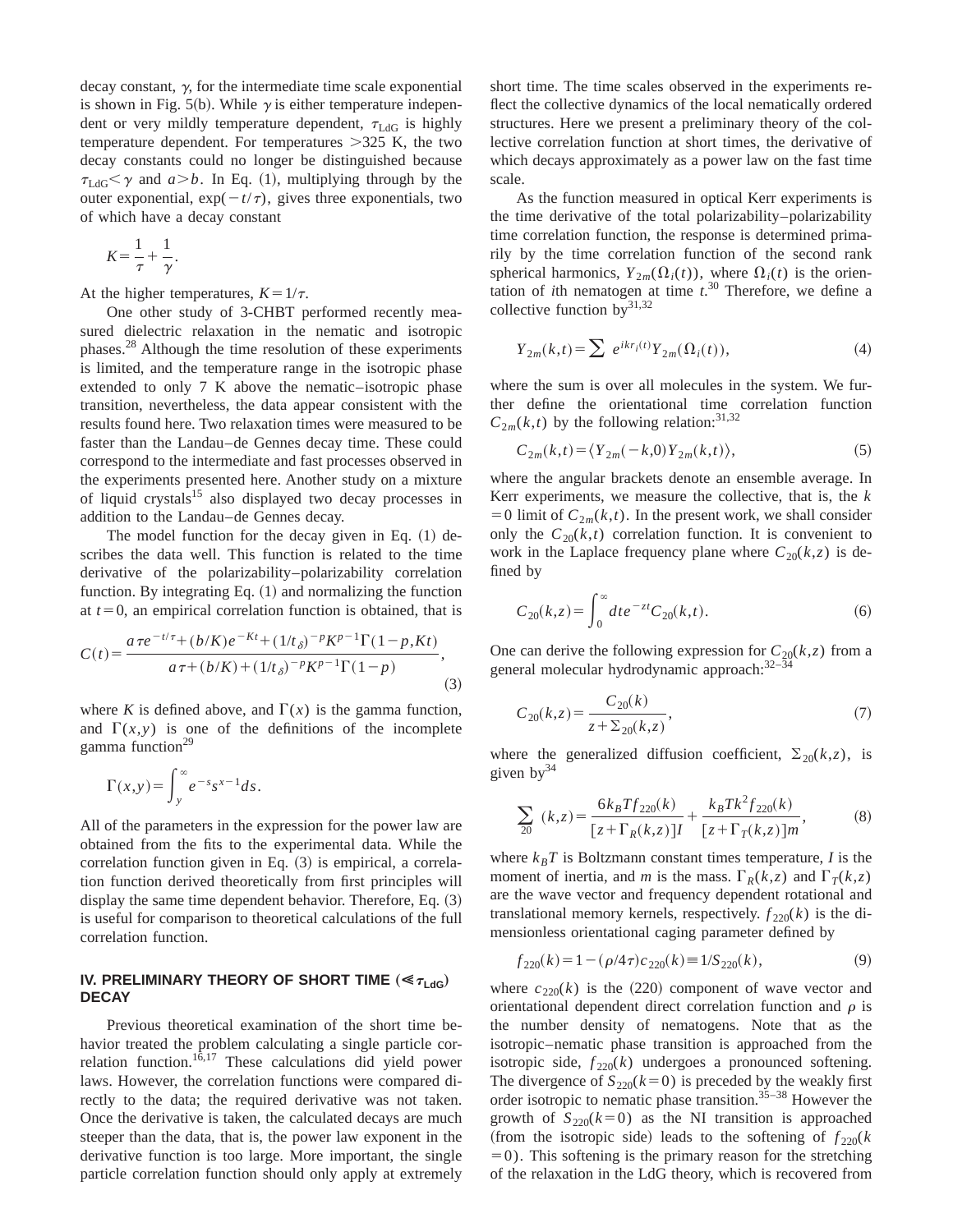the present theory at long time when  $\Sigma_{20}(k, z)$  is replaced by  $\Sigma_{20}(k=0, z=0)$ , and  $\Gamma_R$  by its single particle limit, that is rotational friction,  $\xi_R$ . Under the above limiting conditions, the orientational correlation function decays as a single exponential with a rate equal to  $6D_R/S_{220}(k=0)$ .

The situation is different at times short compared to  $\tau_{\text{LdG}}$ , where  $\Sigma_{20}(k,z)$  undergoes sharp variation with the Laplace frequency  $z$ , in particular near the NI transition when it is approached from the isotropic phase. This behavior of  $\Sigma_{20}(k, z)$  can be captured by mode coupling theory<sup>39</sup> because this variation in  $\Sigma_{20}(k, z)$  is due to the coupling of the rotational velocity field (vortices) to the orientational density fluctuation. To this end, we split the rotational friction  $\Gamma_R$ into a short time part,  $\Gamma_0$ , and a singular part,  $\Gamma^{\text{sing}}$ 

$$
\Gamma_R = \Gamma_0 + \Gamma^{\text{sing}},\tag{10}
$$

where  $\Gamma_0$  is determined by local, short-range interactions.<sup>40</sup>  $\Gamma^{\text{sing}}$  is the part which is coupled to show collective orientational fluctuations, that is, to the fluctuations of the order parameter.  $\Gamma^{\text{sing}}$  can be calculated using Kirkwood's formula, 32,33

$$
\Gamma^{\text{sing}} = \frac{1}{2Ik_BT} \int_0^\infty dt \frac{1}{4\pi V} \int dr d\Omega \langle N(r, \Omega, 0)N(r, \Omega, t) \rangle.
$$
\n(11)

When the torque, *N*, is obtained from density functional theory,  $32,34$  we get the following expression for  $\Gamma^{\text{sing}}$ .

$$
\Gamma^{\rm sing} = \frac{3k_B T \rho}{8\pi^3 I} \int_0^\infty dk \ k^2 c_{220}^2(k) C_{20}(k, t). \tag{12}
$$

This is a typical MCT expression.<sup>40</sup> Note that  $C_{20}(k,t)$ in turn depends on  $\Gamma^{\text{sing}}$ . Thus, a self-consistent iterative calculation is called for. Note also that  $\Gamma^{\text{sing}}$  derives contributions from all length scales. Near the NI transition, however,  $\Gamma^{\text{sing}}$  is expected to be dominated by the long wavelength (i.e., small *k* value) modes. We next approximate  $C_{20}(k,t)$  by

$$
C_{20}(k,t) = S_{220}(k) \exp(-6D_R t / S_{220}(k)),
$$
\n(13)

where  $D_R$  is the rotational diffusion coefficient of the nematogens.

Near the NI transition

$$
c_{220}(k=0) \approx (4\pi/\rho)^2,\tag{14}
$$

and  $S_{220}(k)$  grows at small *k* as<sup>36–38</sup>

$$
S_{220}(k \to 0) \approx 1/B^2 k^2, \tag{15}
$$

where *B* is related to the second derivative of the direct correlation function  $c_{220}(k)$  at  $k=0$ , that is

.

$$
B^2 = \frac{\rho}{4\pi} \left( \frac{d^2 c_{220}}{dk^2} \right)_{k=0}
$$

The mode coupling contribution can now be obtained by performing the *k*-integration, which gives the following expression:

$$
\Gamma^{\text{sing}}(t) \approx \frac{A_0}{\sqrt{t}},\tag{16}
$$

with

$$
A_0 = \frac{3k_B T}{\pi I \rho B^3} (\pi / 6D_R)^{1/2}.
$$
 (17)

Laplace transformation of  $\Gamma^{\text{sing}}(t)$  can be easily performed to obtain

$$
\Gamma^{\text{sing}}(z) = \frac{A}{\sqrt{z}},\tag{18}
$$

where  $A = A_0 \pi^{1/2}$ . At small *z*,  $\Gamma^{\text{sing}}$  dominates, and we have

$$
\sum_{20} (k=0,z) \approx \frac{k_B T f_{220}(k=0)}{IA} z^{1/2}.
$$
 (19)

The above expression for  $\Sigma_{20}$  leads to the following expression for  $C_{20}(z)$  at small z

$$
C_{20}(z) = \frac{1}{z + az^{1/2}},\tag{20}
$$

where

$$
a = k_B T f_{220}(k=0)/IA.
$$
 (21a)

Substituting the definition of *A* gives

$$
a = \rho B^3 (6D_R)^{1/2} f_{220}(k=0)/3.
$$
 (21b)

The above expression for  $C_{20}(z)$  can be easily Laplace inverted to obtain

$$
C_{20}(t) = \exp(a^2t)\operatorname{erfc}(at^{1/2}),\tag{22}
$$

where erfc is complementary error function.<sup>29</sup> Equation  $(22)$ for  $C_{20}(t)$  is the main result of the theoretical analysis. It is expected to be valid in a time window that is short compared to  $\tau_{\text{LdG}}$  but long compared to the ultrashort time scale of collisional dynamics. Equation  $(22)$  shows that at relatively short times, the polarizability–polarizability time correlation function will have a weak time dependence (see below).

The present analysis suggests that the weak time dependence on time scales short compared to  $\tau_{\text{LdG}}$  is a direct consequence of pseudo-nematic time domain formation as the NI transition is approached from the isotropic phase. The pseudo-nematic domains give rise to slow, local orientational density fluctuations, which in turn affect the orientational friction because the torque–torque correlation function is coupled to these fluctuations. The influence of the domains on the local orientational density fluctuations is reflected in a strong frequency dependence of the rotational friction in the low-frequency range. The strong frequency dependence of friction acts in the opposite manner to the usual decay from the short-range interactions—nearly canceling it. At long times, ( $t \geq \tau_{\text{LdG}}$ ) this frequency dependence dies down, and the LdG theory should be recovered. One, therefore, expects a nonexponential crossover region where mild decay at short times will go over to the long time scale exponential decay. This crossover region is akin to the von Schweidler  $region<sup>41,42</sup>$  of the dynamics observed in supercooled liquids.25,43 It arises from essentially the same reason, that is, the stretching of relaxation at intermediate times.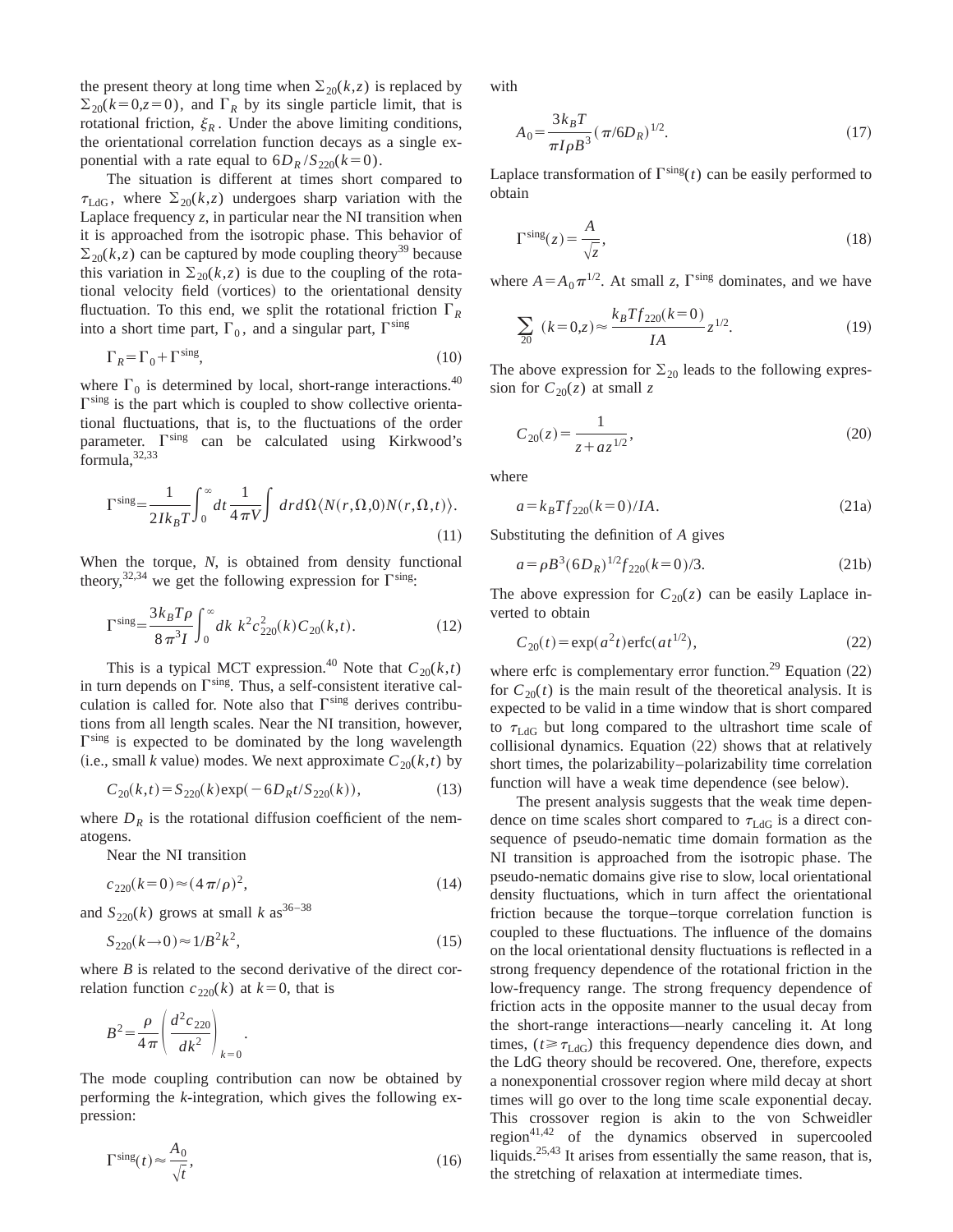

FIG. 6. The time derivative of the theoretical correlation function,  $C_{20}(t)$ [Eq.  $(22)$ ]. Also shown is a  $t^{-0.73}$  power law. At short time, the derivative of the correlation function decays essentially as a power law. By the proper choice of the parameter, *a*, the decay can be made to match the short time portion of the experimental data.

The correlation function given in Eq.  $(22)$  has a very different form from the experimentally derived empirical correlation function given in Eq.  $(3)$ . The function given in Eq. (3) spans the full time range from ps to  $t > \tau_{LdG}$ . Its derivative, Eq.  $(1)$ , describes the data well (see Fig. 1). Figure 6 shows the derivative of the theoretical correlation function [Eq.  $(22)$ ] with  $a=3$ . The experimental data begins with a power law with exponent of  $\sim$  -0.73 (see Fig. 4). Figure 6 also displays a power law  $t^{-0.73}$ . The derivative of the correlation function is almost a power law at short time, from 3 to  $\sim$ 30 ps. After that, it begins to tail off. The value of the parameter, *a*, was selected to produce a curve which is similar to the power law portion of the data at short time. Figure 6 is not intended to be a fit to the data. It is only used to demonstrate that the correlation function given in Eq.  $(22)$ can have the appropriate short time behavior.

#### **V. CONCLUDING REMARKS**

In this paper, we have presented experiments and theory that investigate the orientational dynamics of liquid crystals in the isotropic phase near the nematic–isotropic phase transition temperature. The liquid crystal 3-CHBT was studied using optical heterodyne detected optical Kerr effect experiments, which provided very high quality data over a very broad range of times, that is, from 1 ps to 200 ns. The experiment measures the time dependence of the derivative of the polarizability–polarizability (orientational) correlation function. At short times, the data decay as a power law,  $t^{-p}$ , with a temperature independent exponent of  $p=0.75\pm0.03$ . At long time, the data decay exponentially as described by Landau–de Gennes theory. The short time scale dynamics reflect the collective orientational relaxation of the nematogens in an environment that is locally nematic. The long time dynamics reflect the randomization of the pseudo-nematic domains. While the long time dynamics are highly temperature dependent, with the decay time growing rapidly as the temperature is lowered and the isotropic–nematic phase transition is approached from the isotropic side, the power law is temperature independent within experimental error. The lack of temperature dependence suggests that the local pseudonematic structure is virtually temperature independent. The size of the domains grow as the temperature is decreased toward the phase transition, reflected by an increasing correlation length, but the data demonstrates that the dynamics at relatively short time are temperature independent or at most, very weakly temperature dependent.

The data were fit to a model fitting function that was able to reproduce the data extremely well (see Fig. 1) over the full range of times and temperatures. Integration of the fitting function yields an empirical function for the polarizability–polarizability correlation function. A true first principles theoretical correlation function will have the same shape as the empirical correlation function. A preliminary first principles theory of the correlation function was presented. This theory describes the collective orientational dynamics of the nematogens on a relatively short time scale only (i.e.,  $t \le t_{LdG}$ ). Previous theoretical treatments examined the single particle correlation function, which may only be appropriate on extremely short time scales. The collective correlation function  $[Eq. (22)]$  has a very weak time dependence at short times. The derivation of the correlation function decays essentially as a power law at short time  $(Fig. 6)$ , and by the proper choice of the parameter  $a$  [Eq.  $(21)$ ], it can be brought into accord with the short time portion of the data. Further detailed theoretical studies will more fully investigate the correlation function on all time scales and its temperature dependence. Additional experiments will be presented that show that the dynamical behavior observed for 3-CHBT is very similar to that of other liquid crystals.<sup>26</sup>

## **ACKNOWLEDGMENTS**

One of the authors  $(B.B.)$  would like to thank the Theoretical Chemistry Institute of the University of Texas at Austin for support of his stay in the United States, which contributed to this work. This research was supported by the National Science Foundation (DMR-0088942).

- ${}^{1}$  G. K. L. Wong and Y. R. Shen, Phys. Rev. Lett. **30**, 895 (1973).
- 2E. G. Hanson, Y. R. Shen, and G. K. L. Wong, Phys. Rev. A **14**, 1281  $(1976).$
- $3$ T. D. Gierke and W. H. Flygare, J. Chem. Phys.  $61$ , 22331 (1974).
- <sup>4</sup>T. W. Stinson III and J. D. Litster, Phys. Rev. Lett. **25**, 503 (1970).
- $5$  J. D. Litster and T. W. Stinson III, J. Appl. Phys. 41, 996 (1970).
- $6$  J. C. Fillippini and Y. Poggi, Phys. Lett. A  $65$ , 30 (1978).
- <sup>7</sup> W. H. de Jeu, in *Solid State Physics*, edited by L. Liebert (Academic, New York, 1978), p. 109.
- <sup>8</sup>H. Kresse, in *Advances in Liquid Crystals*, edited by G. H. Brown (Academic, New York, 1983), Vol. 6, p. 109.
- <sup>9</sup> P. G. de Gennes, Phys. Lett. A 30, 454 (1969).
- <sup>10</sup>P. G. de Gennes, *The Physics of Liquid Crystals* (Clarendon, Oxford, 1974).
- <sup>11</sup> J. J. Stankus, R. Torre, C. D. Marshall, S. R. Greenfield, A. Sengupta, A. Tokmakoff, and M. D. Fayer, Chem. Phys. Lett. **194**, 213 (1992).
- $12$  J. J. Stankus, R. Torre, and M. D. Fayer, J. Phys. Chem. **97**, 9478 (1993).
- <sup>13</sup> F. W. Deeg, S. R. Greenfield, J. J. Stankus, V. J. Newell, and M. D. Fayer, J. Chem. Phys. 93, 3503 (1990).
- <sup>14</sup>R. Torre and S. Californo, J. Chim. Phys. **93**, 1843 (1996).
- <sup>15</sup>R. Torre, F. Tempestini, P. Bartolini, and R. Righini, Philos. Mag. B 77(2), 645 (1998).
- <sup>16</sup>A. Sengupta and M. D. Fayer, J. Chem. Phys. **102**, 4193 (1995).
- <sup>17</sup>S. Ravichandran, A. Perera, M. Moreau, and B. Bagchi, J. Chem. Phys. **109**(17), 7349 (1998).